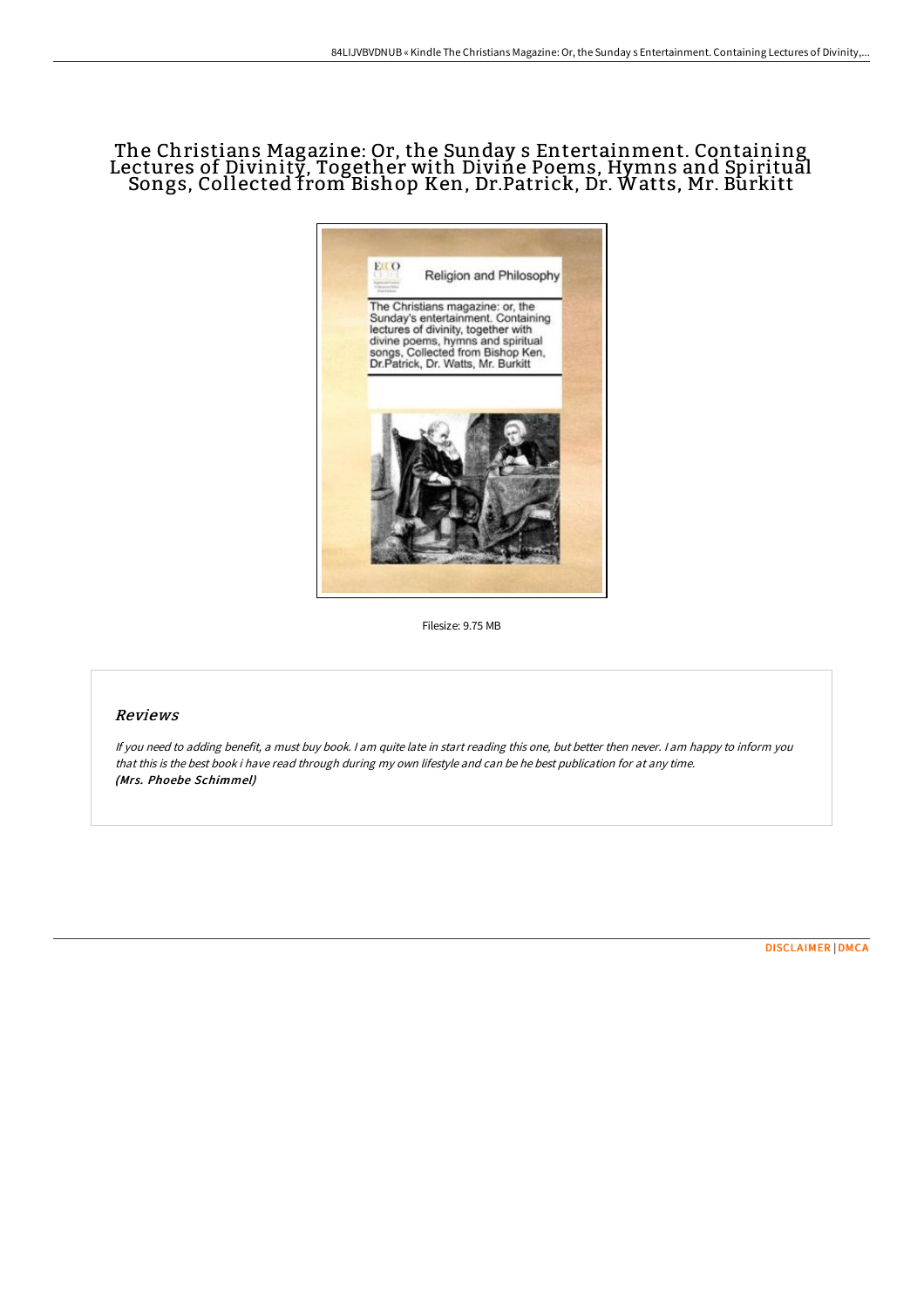## THE CHRISTIANS MAGAZINE: OR, THE SUNDAY S ENTERTAINMENT. CONTAINING LECTURES OF DIVINITY, TOGETHER WITH DIVINE POEMS, HYMNS AND SPIRITUAL SONGS, COLLECTED FROM BISHOP KEN, DR.PATRICK, DR. WATTS, MR. BURKITT



Gale Ecco, Print Editions, United States, 2010. Paperback. Book Condition: New. 189 x 246 mm. Language: English . Brand New Book \*\*\*\*\* Print on Demand \*\*\*\*\*.The 18th century was a wealth of knowledge, exploration and rapidly growing technology and expanding record-keeping made possible by advances in the printing press. In its determination to preserve the century of revolution, Gale initiated a revolution of its own: digitization of epic proportions to preserve these invaluable works in the largest archive of its kind. Now for the first time these high-quality digital copies of original 18th century manuscripts are available in print, making them highly accessible to libraries, undergraduate students, and independent scholars.The Age of Enlightenment profoundly enriched religious and philosophical understanding and continues to influence presentday thinking. Works collected here include masterpieces by David Hume, Immanuel Kant, and Jean-Jacques Rousseau, as well as religious sermons and moral debates on the issues of the day, such as the slave trade. The Age of Reason saw conflict between Protestantism and Catholicism transformed into one between faith and logic -- a debate that continues in the twenty-first century.++++The below data was compiled from various identification fields in the bibliographic record of this title. This data is provided as an additional tool in helping to insure edition identification: ++++Bodleian Library (Oxford)P002926Editor: John Lewis. Dedication signed: N.B. Title and imprint from collected issues title page. Individual numbers lack titles and imprints. Imprint lacks date; year of publication suggested by Bodley. Individual issue numbers from running title line. First number has head ornament and factotum initial on first page of text. Dedication to the religious societies of London and Westminster includes frequency note: This Christian magazine, . will come out weekly. Classified contents follow title page, listing poems, lectures and hymns. With continuous signatures and pagination.London [England]: printed...

B Read The Christians Magazine: Or, the Sunday s [Entertainment.](http://www.bookdirs.com/the-christians-magazine-or-the-sunday-s-entertai.html) Containing Lectures of Divinity, Together with Divine Poems, Hymns and Spiritual Songs, Collected from Bishop Ken, Dr.Patrick, Dr. Watts, Mr. Burkitt Online Download PDF The Christians Magazine: Or, the Sunday s [Entertainment.](http://www.bookdirs.com/the-christians-magazine-or-the-sunday-s-entertai.html) Containing Lectures of Divinity, Together with Divine Poems, Hymns and Spiritual Songs, Collected from Bishop Ken, Dr.Patrick, Dr. Watts, Mr. Burkitt